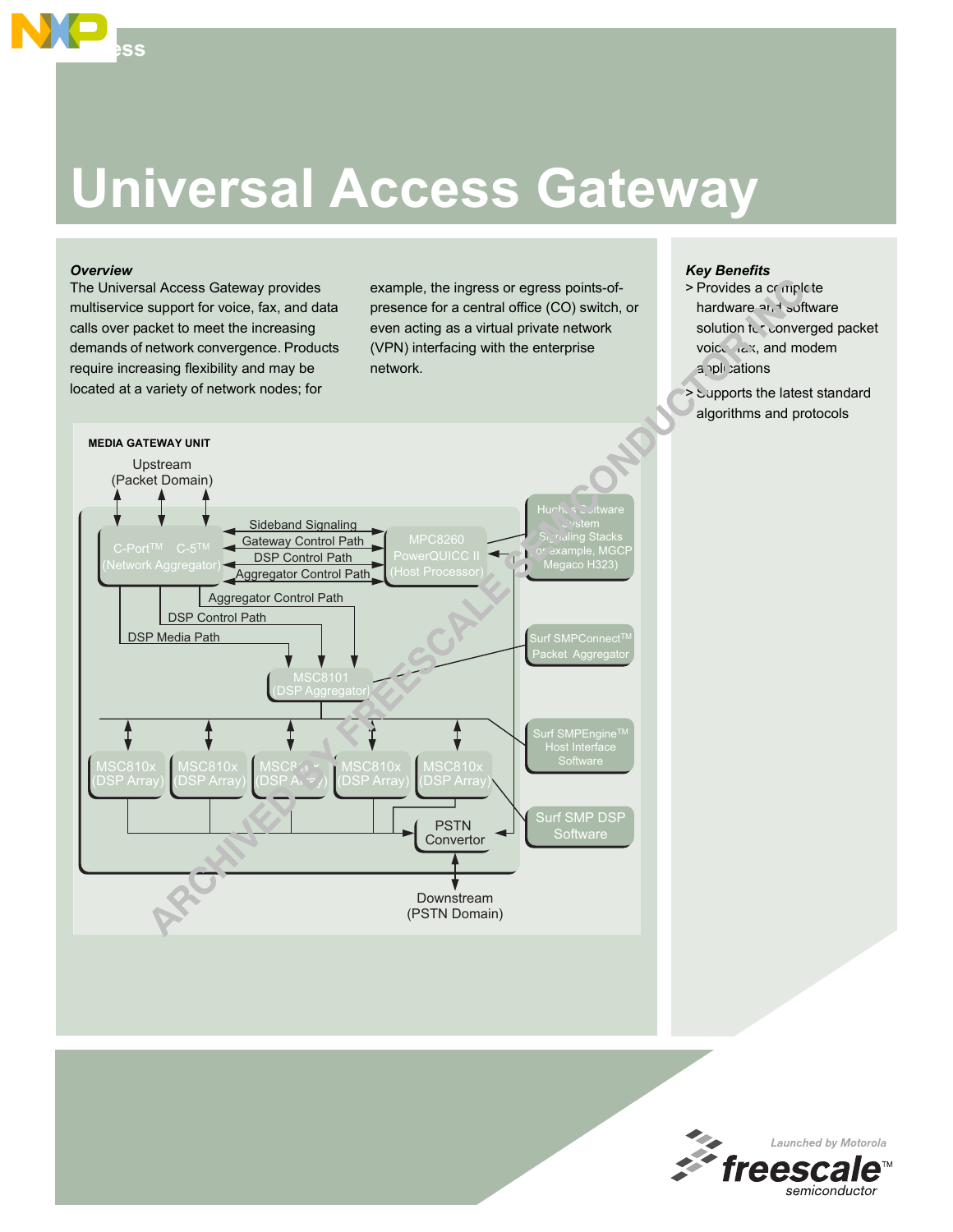

| <b>Freescale Ordering Information</b> |                                                                                                     |                                                                                                                                                                                                                                                                                                                                                                                                                                                                              |  |  |  |
|---------------------------------------|-----------------------------------------------------------------------------------------------------|------------------------------------------------------------------------------------------------------------------------------------------------------------------------------------------------------------------------------------------------------------------------------------------------------------------------------------------------------------------------------------------------------------------------------------------------------------------------------|--|--|--|
| <b>Part Number</b>                    | <b>Product Highlights</b>                                                                           | <b>Additional Information</b>                                                                                                                                                                                                                                                                                                                                                                                                                                                |  |  |  |
| XC8101M1375C                          | 332-pin FC-BGA package;<br>275 MHz: 1375 MMACS: 137 MHz CPM:<br>63 MHz system bus;<br>275 MHz EFCOP | 1.6, 3.3 V, 512K-byte unified program and data memory configurable by the application,<br>4 ALUs, EFCOP, CPM, system integration unit, 16-channel DMA, 64-bit 60x-compatible<br>system bus. Suitable for networking infrastructure applications such as 2.5G and 3G wireless<br>infrastructure, IP telephony (voice, fax, modem, and video IP gateways), ATM edge/carrier<br>switching and transmissions and centralized DSP services (compression and echo<br>cancellation) |  |  |  |
| XPC8260 PowerQUICC™ II                | CPU/CPM/bus speed (MHz);<br>166/133/66 (HFB); 200/133/66 (IFB);<br>200/166/66 (IHB)                 | Supports fast Ethernet HDLC channels and OC-3 ATM up to 200 MHz CPU, 166 MHz CPM,<br>66 MHz bus                                                                                                                                                                                                                                                                                                                                                                              |  |  |  |
| MCC501RX233TD0B                       | 233 MHz C-5 Network Processor,<br>838-pin HiTCE CBGA package,<br>5 Gbps throughput                  | Targeted applications are broadband access, wireless infrastructure, multiservice access<br>platforms, media gateways, and high-function routing                                                                                                                                                                                                                                                                                                                             |  |  |  |

# *Design Challenges*

In a fiercely competitive market, system designers juggle the issues of power, density, cost, and scalability to achieve a best-in-class product. An ever-increasing list of standard algorithms and protocols (e.g., V.92, G.729e, and I.366.2) must be supported to keep up with market requirements. Also, the evolution from circuit-switched to packet networks requires detailed knowledge of legacy public switched telephone network (PSTN) signaling standards, as well as those required to interwork efficiently with the newer ATM-, IP-, and Frame Relay-based networks. Successful products conquer all of these issues, providing a seamless evolution to the new converged network.

# *Freescale Semiconductor Solution*

Freescale Semiconductor's Smart Networks-enabled packet telephony solutions have taken a new approach to meeting system challenges. These solutions build on the foundation of Freescale Semiconductor's leading StarCore®-based networking DSPs and PowerQUICC integrated communications processors, coupled with the industry-proven sys'eras expertise of our packet telephony partners. For example, the Figure on page 1 illustrates a Megia Gateway Unit employing Surf Communication Solutions' so twi re and Hughes Software Cystems' signaling stacks, along with Freescale Semiconductor  $S^i$ <sup>1</sup> $\sim$  0

The Surf Multi-4023SS Pool (SMP) provides the  $D$ . F software solution for converged voice over IP (VoIP), (FoIP), and mode m applications. Hughes Software Systems' communication  $p \nvert p$  relection stacks and frameworks further the integration level of Freescale Semiconductor's packet telephony solutions, delivering market-tested and proven gateway software based on the latest standards, including Media Gateway Control protocols such as MGCP and MEGACO.

| <b>Development Tools</b>                                       |                                                                                                                  |                                                                                                                                              |                                                             |
|----------------------------------------------------------------|------------------------------------------------------------------------------------------------------------------|----------------------------------------------------------------------------------------------------------------------------------------------|-------------------------------------------------------------|
| <b>Tool Type</b>                                               | <b>Product Name</b>                                                                                              | Vendor                                                                                                                                       | <b>Description</b>                                          |
| RTOS and API                                                   | <b>OSE RTO.</b><br><b>RTXC</b>                                                                                   | OSE Systems (www.enea.com)<br>Quadros Systems (www.quadros.com)                                                                              | RTOS and API                                                |
| Software Development,<br>Integration, and Debug<br>Environment | $M$ <sup>-1</sup><br><b>C∈ HeVvarrior™</b><br>ס. יוכל C++/C software<br><b>Development Tool Suite</b><br>Tornado | Green Hills Software (www.ghs.com)<br>Metrowerks (www.metrowerks.com)<br>TASKING (www.tasking.com)<br>Wind River Systems (www.windriver.com) | Software Development, Integration, and<br>Debug Environment |
| Co-Simulation                                                  | Signal Processing Worksystems (SPW)<br>N2C Design System<br><b>Seamless Coverification</b>                       | Cadence (www.cadence.com)<br>CoWare (www.coware.com)<br>Mentor Graphics (www.mentorgraphics.com)                                             | Co-Simulation                                               |
| System Level Modeling<br>and Simulation                        | System Level Design<br>N2C Design System<br>MATLAB, Simulink<br><b>COSSAP</b>                                    | Cadence (www.cadence.com)<br>CoWare (www.coware.com)<br>Matlab (www.matlab.com)<br>Synopsys (www.synopsys.com)                               | System Level Modeling and Simulation                        |
| <b>Device Simulator</b>                                        | <b>PrimeLayer Communications Suite</b>                                                                           | PrimeLayer Software, Inc.<br>(www.primelayer.com)                                                                                            | <b>Device Simulator</b>                                     |
| Hardware Development<br>Environment                            | MSC8101ADS                                                                                                       | Metrowerks (www.metrowerks.com)                                                                                                              | Hardware Development Environment                            |
| <b>Device Driver Software</b>                                  | DriveWay-MSC8101                                                                                                 | Aisys (www.aisysinc.com)                                                                                                                     | Device Driver Software                                      |

#### *Development Tools*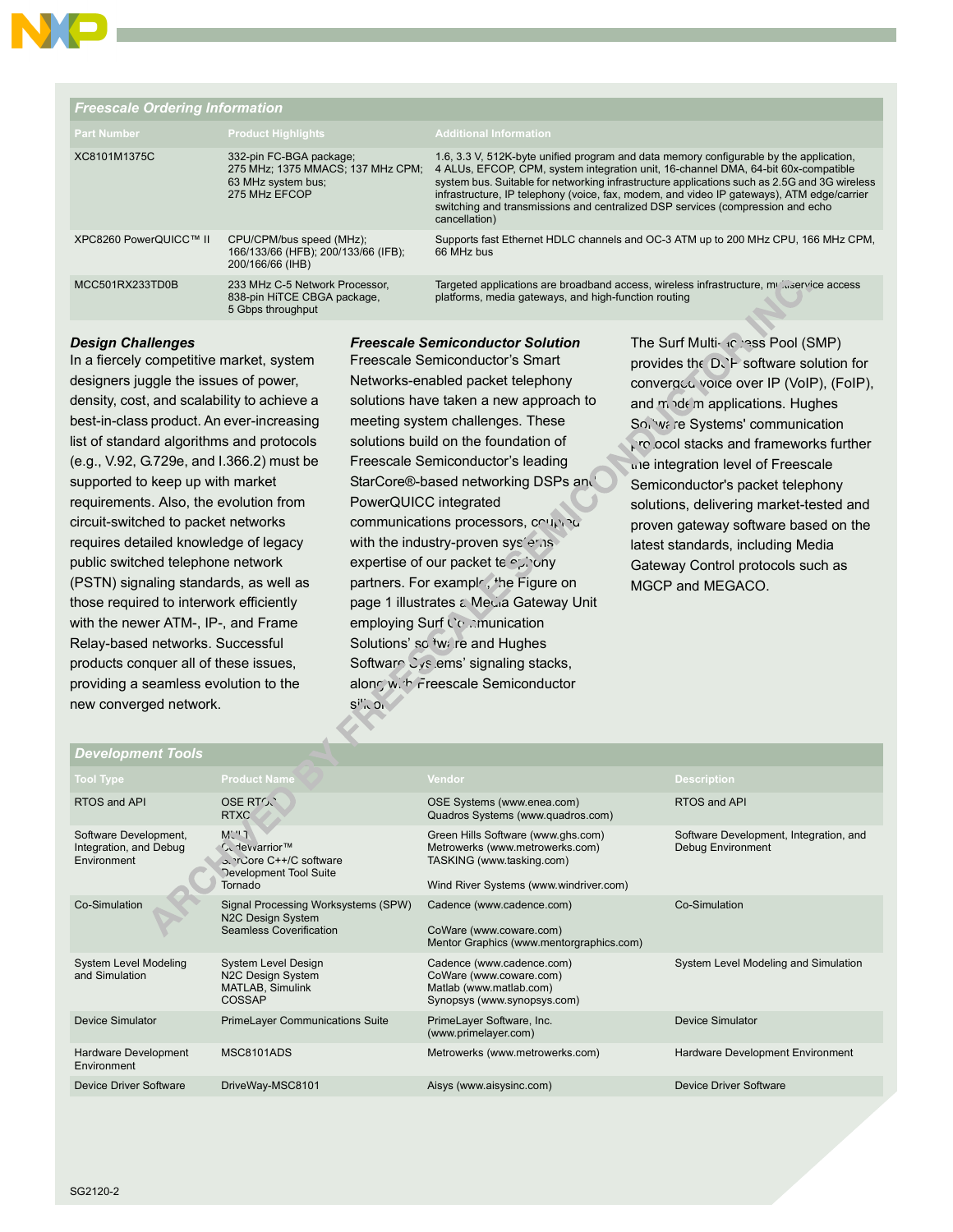

| <b>Third Party Tools</b>          |                                                                                                                                                                               |                            |
|-----------------------------------|-------------------------------------------------------------------------------------------------------------------------------------------------------------------------------|----------------------------|
| Vendor                            | <b>Description</b>                                                                                                                                                            | <b>Contact Information</b> |
| Surf Communication Solutions Inc. | Advanced universal port solution for converged packet voice, packet fax,<br>V.9x modems, and high-speed data services.                                                        | www.surf-com.com           |
| Hughes Software Systems           | Interoperable and versatile protocol stacks for the voice over packet (VoP),<br>general packet radio service (GPRS), and universal mobile telephone system<br>(UMTS) markets. | www.hssworld.com           |

## *Online Topics*

MSC8101: Network-Ready DSP

MPC8260: PowerQUICC II Integrated Communications Processor

Engineering the Multi-Channel Universal Port DSP Application

Remote Access Servers and Remote Access Concentrators: Problems and Solutions<br>Engineering High-Quality-Voice Solutions: The Technology Behind a Carrier Class VolP Intervorxing Between Mobile Co<br>Implementing High-Quality-Vo Implementing High-Quality Voice Solutions: The Technology Behind a Carrier Class VoIP Interworking Between Mobile Celli ar and Fixed Networks